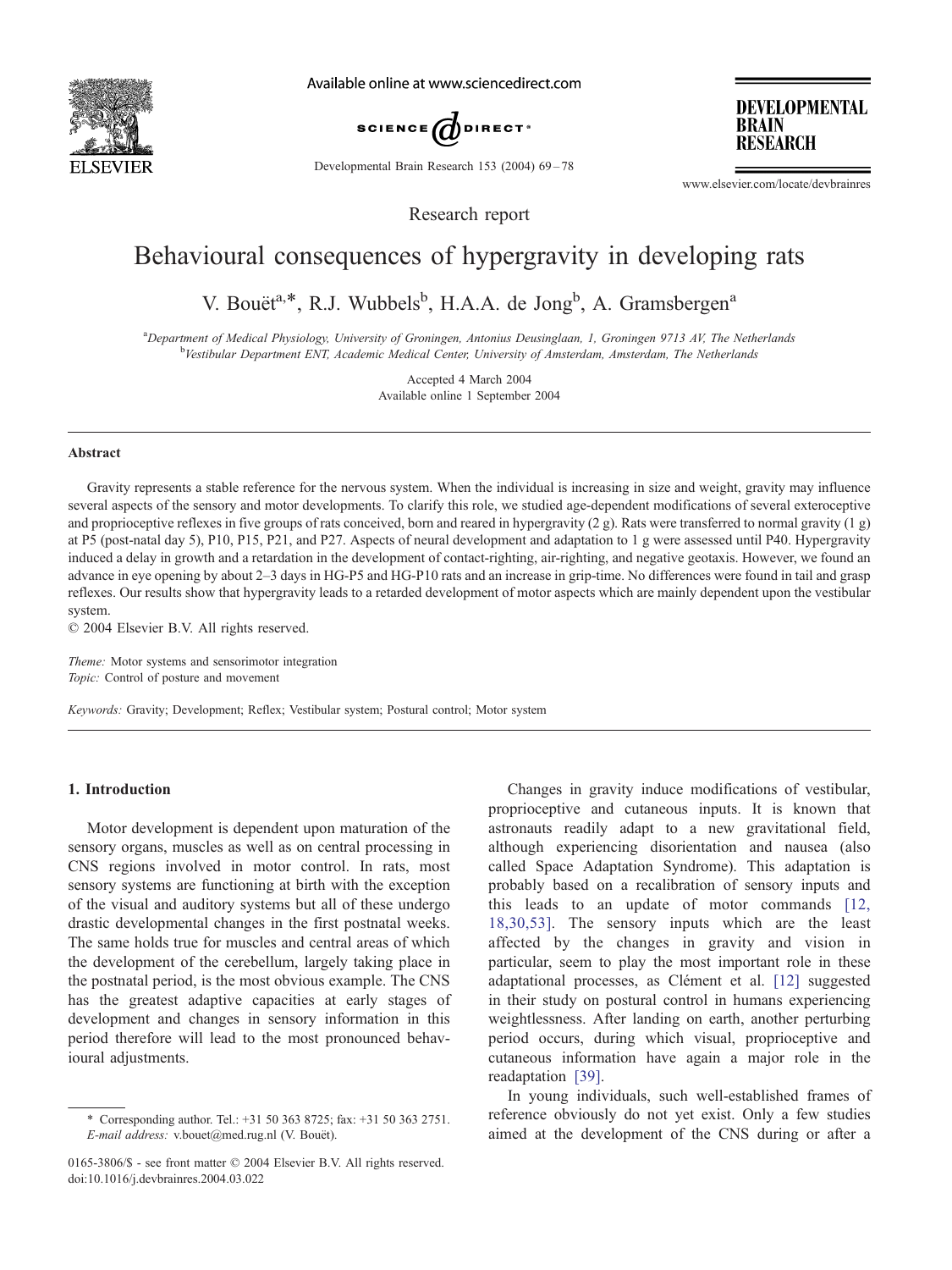modification of the gravitational vector, and mainly a reduction of gravity. The development of the vestibular system proceeds normally in weightlessness [\[16,42\],](#page-8-0) as far as the expression of the genetic program is concerned, although the fine tuning of neuronal connections is delayed [\[42\]](#page-9-0), and perhaps even modified [\[44\].](#page-9-0) Moreover, the size of otoconiae is increased in animals subjected to microgravity during development [\[54\].](#page-9-0) Prenatal exposure to microgravity does not interfere with the development of walking in rats [\[55\],](#page-9-0) although the vestibular reflexes are temporarily altered [\[41\].](#page-9-0) On the other hand, exposure to spaceflight during 16 days either from postnatal day 8 (P8) or from P14 does not interfere with spatial learning and memory [\[49\].](#page-9-0)

Several studies into the effects of hypergravity (HG) in developing rats showed changes in the vestibular system development which are opposite to those in rats which are bred in microgravity conditions. Indeed, animals conceived, born and reared in HG, have thinner utricular membranes [\[31\]](#page-8-0) with increased cross-sectional areas of epithelial cells [\[58\],](#page-9-0) smaller otoconiae (in rats: Refs. [\[27,31\]](#page-8-0) and in hamsters, Ref. [\[48\]\)](#page-9-0) and their formation is delayed [\[2,24\].](#page-8-0) Additionally, a retardation in the development of neuronal circuitries in the vestibulum seems to occur, as Gaboyard et al. [\[20\]](#page-8-0) showed a delay in the development of connections between type-I hair cells in the utriculus and their afferent calyx in rats which remained in 2 g from gestation until P6. Besides, Chabbert et al. [\[10\]](#page-8-0) recently observed a slower development of K+ currents in utricular type-II hair cells. As to central nervous structures, Krasnov et al. [\[28\]](#page-8-0) showed a hyperactivity of lumbar motoneurones in rats born under 2 g and Gimenez y Ribotta et al. [\[21\]](#page-8-0) found a delay in the development of monoaminergic pathways in the spinal cord. However, it is still unknown what the effects of HG are on the development of motor behaviour. In the present study, we investigated the consequences of hypergravity (2 g) on the development of reflexes in rats. The main questions are: what are the effects of the modification of the gravito-inertial force on the sensorimotor development of young rats and how long the adaptation process to normal gravity lasts?

## 2. Material and methods

All the procedures in the present study have been reviewed and approved by the Ethics Committee of the Medical Faculty of the University of Amsterdam (DEC Number: DKN19).

## 2.1. Hypergravity

Animals were exposed to hypergravity (HG) in a centrifuge [\[56\]](#page-9-0) with two horizontal arms (length: 1.10 m) and ventilated free-swinging gondolas (length: 1.10 m, width: 0.45 m, height: 0.725 m) situated at the end of the arms. Each gondola contained four cages  $(0.36 \times$  $0.44\times0.30$ . A camera in each gondola allowed observation of the animals. The HG vector was perpendicular to the bottom of the cages and had a magnitude of 2 g (angular velocity: 3.18 rad/s; tilt of the gondolas:  $57^{\circ}$ ). Cages were cleaned twice a week and rotation was then alternated from clockwise to anti-clockwise or back to prevent the development of unilateral compensation for Coriolis forces during locomotion. Ambient noise level for HG and CONT rats was approximately the same (53 dBA) and the main source of this noise was caused by ventilation.

## 2.2. Experimental animals

Eight females and four males of the black and white Hooded Lister strain were placed in the centrifuge and allowed to adapt to 2 g during 1 week. After this week, one male was housed together with two females. Rats were weighed twice a week. Females being pregnant (as indicated by their increase in weight) were separated from the males. When parturition was imminent, the centrifuge was stopped once a day for inspection. The day of birth was indicated as P1.

Six groups of rats were investigated. Five groups were exposed to HG from conception until varying periods after birth. From birth, the pups remained in the centrifuge for the following periods: HG-P5 until P5,  $N=7$ ; HG-P10 until P10, N=7; HG-P15 until P15, N=6; HG-P21 until P21,  $N=7$ ; and HG-P27 until P27,  $N=7$ . After these periods, their behaviour was tested at 1 g and their physical development was recorded. In addition, we studied a group of control rats (CONT;  $N=7$ ). The control rats remained in the same room to ensure that they would be exposed to the same general conditions, as noise, humidity and temperature.

## 2.3. Testing schedule, physical characteristics

In the HG rats, behavioural testing was performed immediately after they left the centrifuge, and then daily for 10 days (15 days for HG-P5) and thereafter with 5-day intervals until P40. The control rats were tested from P5 and daily until P20 and then with 5-day intervals until P40. At these days, the rats were weighed and the age at which they opened their eyes was noted.

## 2.4. Behavioural tests

Half an hour before testing began, the cages were placed in the experimental room and 5 min before testing, the pups were separated from the dam. The individual rats were identified by the black and white patterning on their backs. Motor performance was recorded at 50 Hz and the temporal resolution was therefore 20 ms.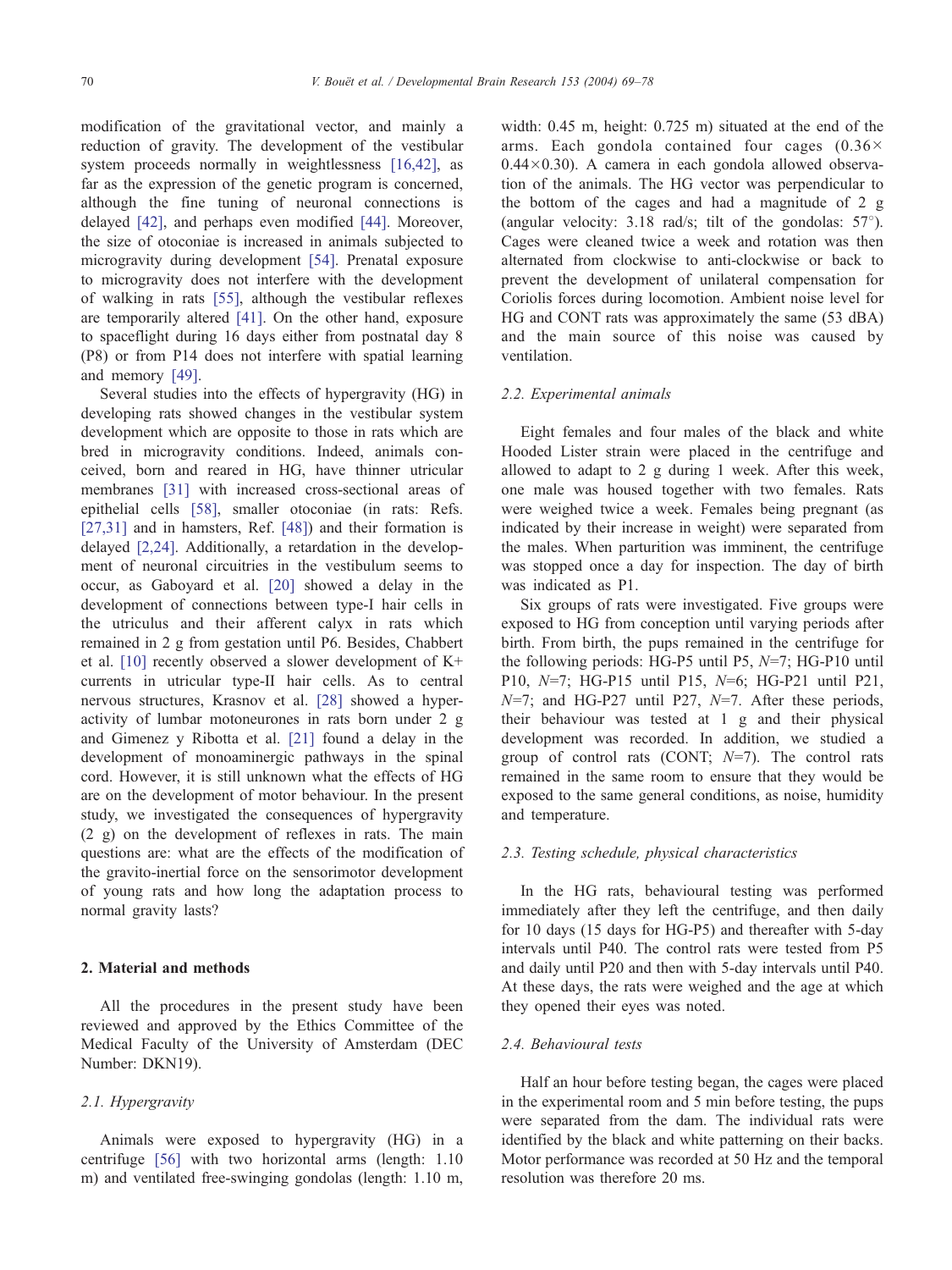# 2.5. Contact-righting

Contact-righting was assessed twice on each testing day until P15. To this, the rat was placed on a table in a supine position, with the back in contact with the support. A positive response was turning into a prone position with the four paws in contact with the ground within 15 s. This value appeared to conveniently differentiate between immature and mature responses (see also Ref. [\[22\]\)](#page-8-0).The reaction was videotaped. Analysis of the frames permitted to analyse the performances for each rat and the mean time they needed to right.

# 2.6. Air-righting

Air-righting was tested from P16 in normal lighting conditions. Each rat was dropped in a supine position from a height of 50 cm above a soft pad. The rat's reaction, tested twice on each testing day, was videotaped. From these recordings, we analysed the performances of each individual rat as well as the time necessary for each rat to reach a prone position in the air.

# 2.7. Negative geotaxis

Rats until P20 were placed once per testing day in a position with the nose pointing downwards on a ramp tilted at  $45^{\circ}$  and covered with glass paper to avoid them sliding down. The reflex was considered positive when they were able to reach a nose-up position within 30 s. This arbitrary chosen value differentiated between immature and mature responses. The time they needed to reach the nose-up position on the board was noted as well.

# 2.8. Grasp reflex

To assess this reflex, rats (until P20) were held by the experimenter, and a thin rod (diameter: 1 mm) was touching the palmar surface of fore or hind paws. Flexion of the digits indicated a positive reflex.

# 2.9. Forepaw grip time

Grip time was used to evaluate the force and fatigability in the forelimbs in rats. The rat was suspended when grasping the rod (diameter, 2 mm). The time the rat kept grasping the rod before falling was recorded. This test was applied from P6 to P20.

# 2.10. Postural tail reflex

Rats were held gently by the tail, suspended one meter above the floor, and forelimb and hindlimb extension was observed. Normal adult rats extend neck as well as foreand hindlimbs. Rats showing such response were assigned grade 1 but rats with no extension of either fore or hindlimbs or both, were assigned grade 0.

# 2.11. Analysis of the data

Transitions in reflexes were characterised by the age at which the cumulative distribution in the group of rats with the changed reactions reached the 50% level (see also Ref. [\[22\]\)](#page-8-0). We also calculated the 25% and the 75% levels of these distributions. The data were triangularly smoothed (Bartlett filtering) in order to avoid incidental increases or decreases in performance. To this, twice the value at a particular age, the value on the preceding day and that on the following day were summed and divided by 4. In formula  $P'_n = (P_{n-1} + 2P_n + P_{n+1})/4$ , *P* is the reaction of the group on a particular day, and  $n$  is the age. A similar calculation characterised the age at eye opening. In addition, for some reflexes we recorded the time needed to accomplish the reaction.

Comparisons between each HG group (HG-P5, HG-P10, HG-P15, HG-P21, HG-P27) and the control group were performed for each of the tests. We applied ANOVA testing to compare differences between the groups of rats in regard to ages of transition. The differences were considered to be significant at  $p\leq0.05$ .

### 3. Results

#### 3.1. Weights

The weight increases in control rats were similar to data collected over the years in our Institute in the same strain of rats ([Fig. 1\)](#page-3-0). Rats which were subjected to HG showed decreases in their weights, relative to control rats, which varied with the periods the pups spent in HG. The groups which remained in HG until P5 weighed 7.22 g  $(\pm 0.79)$  at P5, whereas control rats at that age weighed 8.57 g  $(\pm 1.13;$  $p=0.025$ ) ([Fig. 1\)](#page-3-0). The groups which remained in the centrifuge until P10 weighed 13.32 g  $(\pm 1.59)$  at P10 which is about 3 g less than control rats at that age 16.12 g  $(\pm 2.84)$ but this decrease was not significantly different ( $p=0.065$ ). HG-P15 group weighed on average 4.55 g less than control rats at P15 ( $p=0.037$ ). Rats of the HG-P21 and HG-P27 groups when they left the centrifuge weighed about 10 g less than controls at P21 ( $p=0.011$  at P25 for HG-P21) and P27 ( $p=0.014$  at P30 for HG-P27), respectively ([Fig. 1\)](#page-3-0). A remarkable finding was that after having left the centrifuge, rats of the HG-P5 group increased more in weight than control rats, such that from P18 their weights surpassed significantly those of controls ( $p=0.042$  at P18).

#### 3.2. Eye opening

Fifty percent of the control rats had opened their eyes at P15.7 (25–75% range: P15.1–16.2). In the groups of rats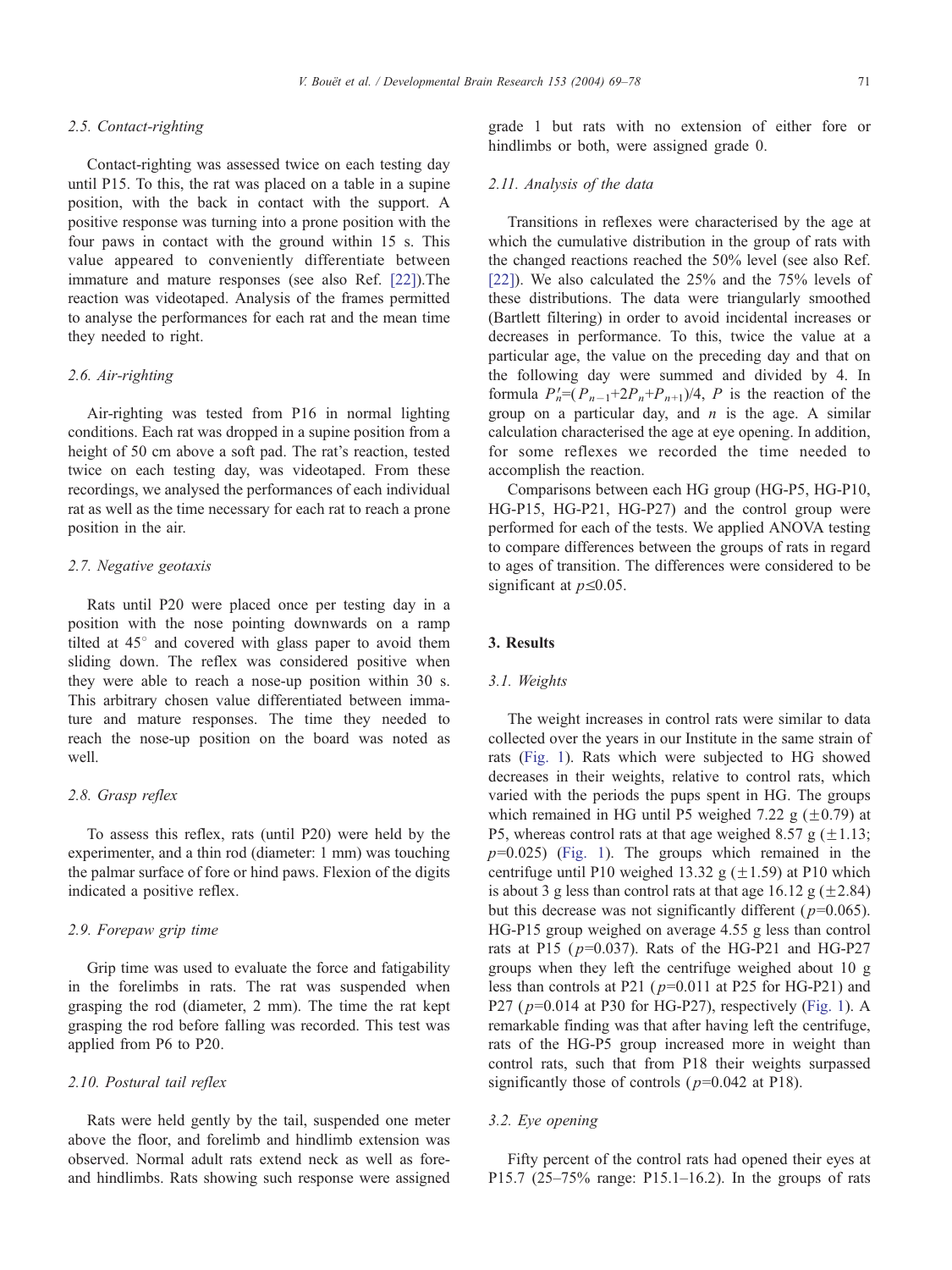<span id="page-3-0"></span>

Fig. 1. Mean body weights (in grams) of hypergravity and control rats as a function of age. CONT: control group; HG: Hypergravity rats; P5, P10, P15, P21, P27: age of transfer from 2 to 1 g.

remaining in HG until P5, we observed the eyes to open at P13.0 (range: P12.9–P14.4) and those in HG until P10 even at P12.9 (range: P12.5–P14.0). The advance in eye opening in these two HG groups was 2.75 days on the average. The differences between control rats and those in HG were significant ( $p<0.05$ ). The differences between the groups HG-P5 and HG-P10 did not reach significance.

#### 3.3. Grasp reflex and tail reflex

The grasp reflex was positive in control rats and in rats of the HG-P5, HG-P10 and HG-P15 groups from the first day

of test and we did not detect any abnormality. Also in the tail reflex, we did not observe any difference between the groups. All rats whatever their group, extended their four limbs and their neck when suspended by the tail.

## 3.4. Forepaw grip time

Control rats at P6 were able to remain hanging on a stable rod for 20 s  $(+17 \text{ s})$  and thereafter they fell. This period increased till P9 when they could keep hanging on the rod for 49.2 s  $(\pm 22.9 \text{ s})$  (Fig. 2). Rats kept in HG, could hang for increased periods on the rod. Rats of the HG-P5 group on P6 hung for 78 s  $(\pm 40.2 \text{ s})$  on the rod, which is significantly more than controls ( $p=0.032$ ). At P7, they remained during 58.21 s  $(\pm 34.17 \text{ s})$  while control rats kept hanging for 21.07 s ( $\pm$ 6.82 s) ( $p$ =0.015). HG-P5 showed again a longer grip time on P19 with 20.5 s  $(\pm 9.48 \text{ s})$  versus 8 s  $(\pm 3.2 \text{ s})$  in control rats (  $p=0.006$ ). In rats from the HG-P10, the grip time was 22.71 s  $(\pm 14.56$ s) at P10, and this was  $37.57$  s ( $\pm 19.1$  s) for controls at the same age. In HG-P15 rats, the grip time was 23.08 s  $(\pm 10.3 \text{ s})$  at P15 and 18.14 s  $(\pm 4.90 \text{ s})$  in controls (see Fig. 2). The differences at P10 and P15, however, did not reach significance.

### 3.5. Contact-righting

Fifty percent of the control rats at the age of P6.1 were able to right within 15 s (range: P4.4–P6.3) while HG-P5 rats reached this stage at P6.5 (25–75% range: P4.4–P7.3). This indicated a delay in development of about 0.5 day (for the percentages of positive reactions, see [Fig. 3A](#page-4-0)). When considering the actual time needed for righting, it appeared



Fig. 2. Forepaw grip time in seconds in hypergravity and control rats from P6 to P20. Asterisks represent a significant difference ( $p<0.05$ ). For further abbreviations, see Fig. 1.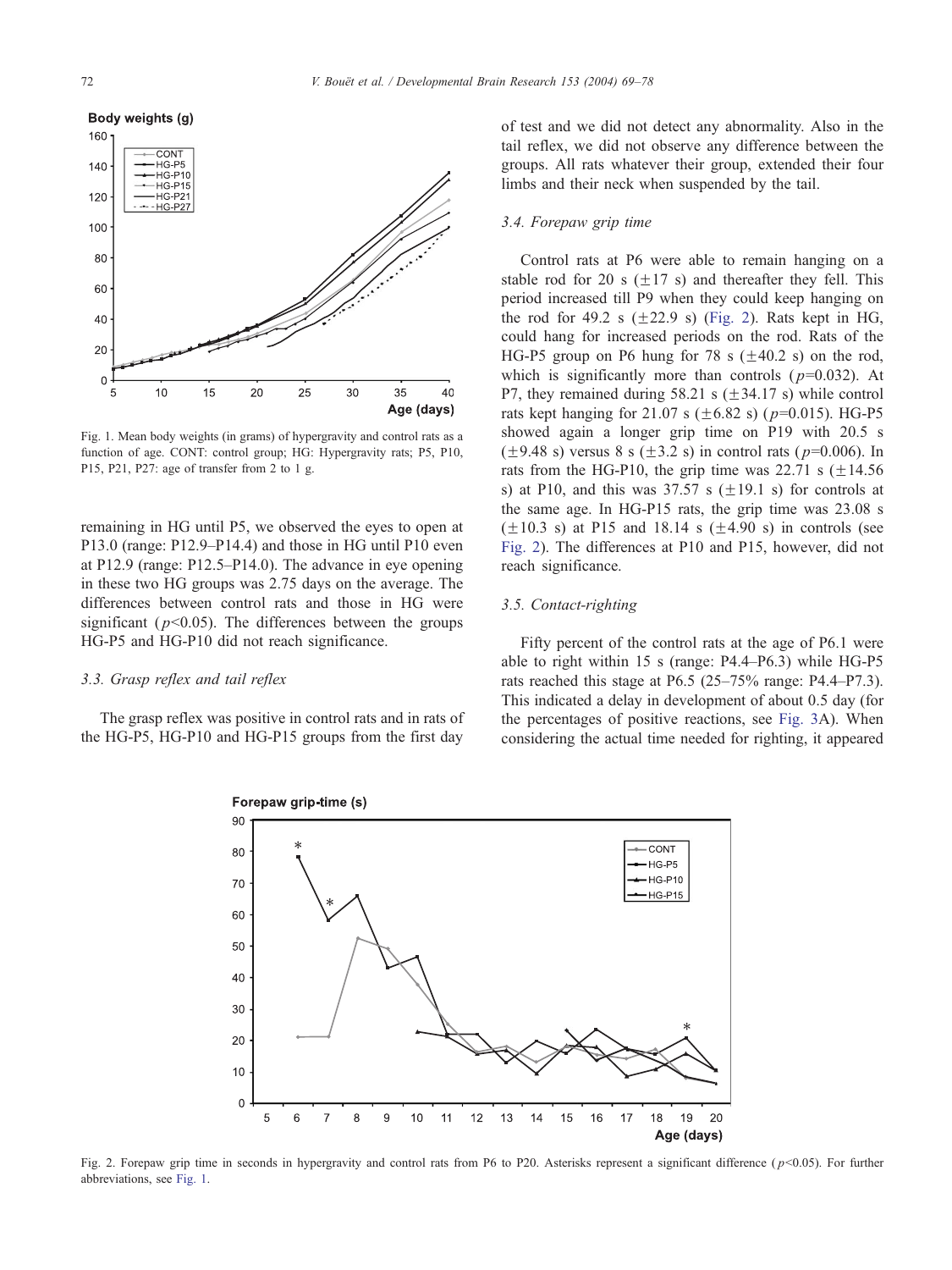<span id="page-4-0"></span>that HG-P5, HG-P10 and HG-P15 rats needed more time than controls in reaching a prone position (Fig. 3B). These delays had recovered by P9 for rats of the HG-P5 group and by P11 for the HG-P10 rats.

### 3.6. Negative geotaxis (only tested until P20)

The time allowed to turn into a nose-upward position was set at 30 s and with this criterion we observed a delay in HG rats. Fifty percent of control rats accomplished to turn within 30 s at P8.0 (range: P6.4–P9.0) and in the HG-P5 rats this was at P8.4 (range: P6.2–P9.1) ([Fig. 4A](#page-5-0), please note that we applied a triangularly shaped smoothing window). These results indicate that the HG-P5 rats, kept in HG conditions are delayed in their performance by about 0.5 days. Remarkably, all groups of rats, irrespective of their treatment had reached a positive response in 100% at P12. In addition,

we calculated the actual time needed for turning. As expected from the previous set of data, the HG groups of rats needed more time to accomplish the negative geotaxis reflex, particularly on the first testing days. With some delay, they reached values of the control rats ([Fig. 4B](#page-5-0)).

# 3.7. Air-righting reflex

Fifty percent of the rats in the control group landed on their four paws at P17.3 (range: P 16.3–P18.6) ([Fig. 5A](#page-6-0)). The rats kept under HG conditions for varying periods of time reached this level at later ages. In the HG-P5 rats, the age was, P18.4 (range: P17.2–P18.6); in HG-P10 rats, P18.2 (range: P16.63–P18.6); in HG-P15, P19.4 (range: P17.3–P19.7); HG-P21 at P22.6 (range: 21.9–23.7) and in HG-P27 at P27.0 (75% at P28.6). This implies that HG-P5 and HG-P10 reached control values 1 day later, HG-P15 2



Fig. 3. Contact righting in hypergravity and control rats as a function of age. (A) Performances of HG and control rats, expressed as the percentage of animals which turned from supine to prone position within 15 s. Note that HG-P5 group performances increased with age but slower than control rats. (B) Time for righting in milliseconds plotted logarithmically. For further abbreviations, see legends in [Fig. 1.](#page-3-0) Asterisks represent a significant difference with a probability  $p<0.05$ .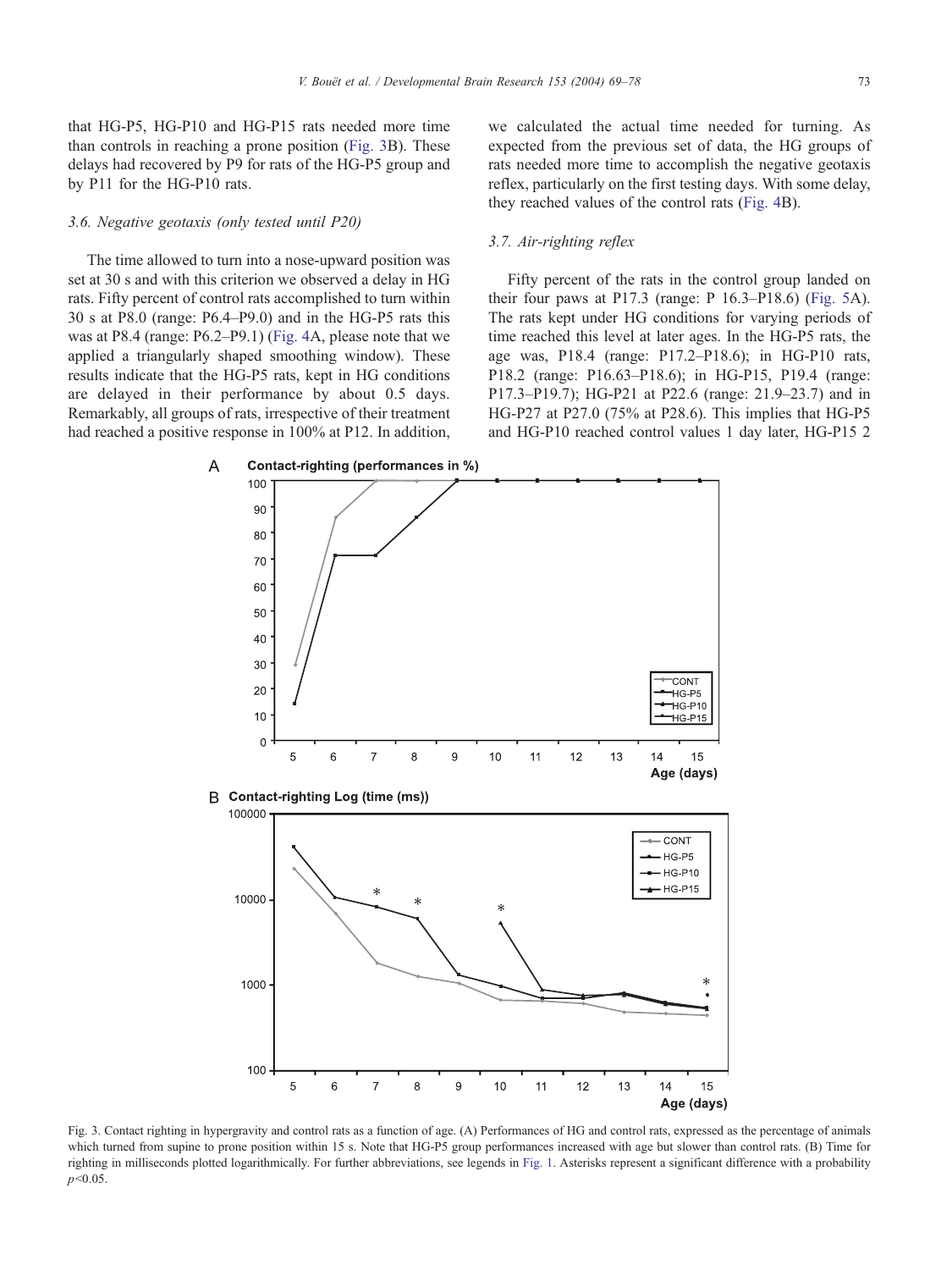<span id="page-5-0"></span>days later and HG-P21 about 4 days later. Remarkably, in the rats of the HG-P27 group, performances decreased again after P30, and only by P38 they had recovered. We also calculated the time needed to right (with 20 ms [the yield time of a video frame] as a unity of time). This indicated that HG rats of all groups were slower to right in the air than controls, but this reached significance only for some of the testing days ([Fig. 5B](#page-6-0)).

## 4. Discussion

Our results demonstrate that hypergravity  $(2 \text{ g})$  during the foetal period and varying periods of time thereafter, induces a delay in particular aspects of motor development, particularly in those reflexes dependent on vestibular inputs (contact- and air-righting, negative geotaxis). However, other reflexes as the tail reflex and the grasp reflex showed a normal development. In addition, we observed a retardation in weight increase. Remarkably, however, the exposure to normal gravity induced a catch-up in weights and at P40,

the average weight of the rats kept in HG until P5 and P10 even surpassed that of control rats. We also observed an advance in some of the developmental parameters, HG-P5 and HG-P10 rats opened their eyes before controls (2–3 days) and HG-P5 rats initially displayed an increased grip time. However, after some time spent in normal gravity, the performances of HG rats normalised and no differences between the animals were observed anymore at P40. Several physiological changes induced by hypergravity could account for these differences.

A lower weight at birth in rats raised in hypergravity has been observed previously [\[1,3,7\].](#page-8-0) To prevent an effect of stress mediated by corticosterone, whose level increased only during the first 4 days of centrifugation [\[36\],](#page-9-0) in our experiments, the mothers of pups had been allowed an adaptation period of 1 week before introducing the male into the cage. However, other hormones may have influenced mother's behaviours and indirectly pups growth. For instance, Megory and Oyama [\[35\]](#page-9-0) observed decreases in plasmatic prolactin concentrations which could have induced some disturbances in maternal behaviour and which



Fig. 4. Negative geotaxis reaction from P5 to P40 in hypergravity and control rats. (A) Percentages of rats turning into a position with the nose pointing downward towards their nose pointing upwards within 30 s. (B) Average times needed to accomplish a positive reaction. For further abbreviations, see legends in [Fig. 1.](#page-3-0) Asterisks represent significant differences ( $p<0.05$ ).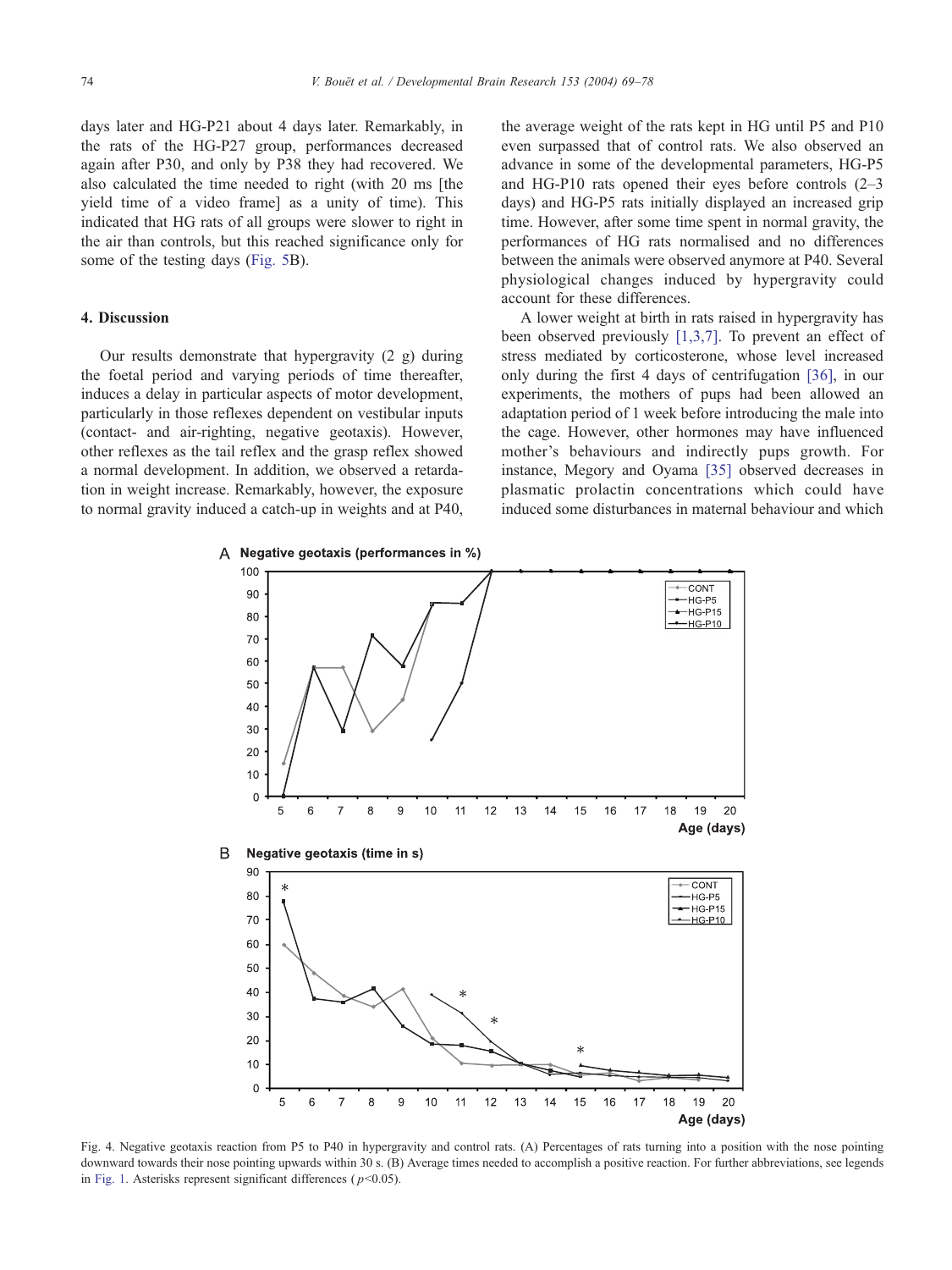<span id="page-6-0"></span>have previously been observed in HG [\[35,43\].](#page-9-0) In our experiments, although we did not videotaped all the events happening from mating till transfer to 1 g, mothers seemed normally nursed their pups. In low-intensity HG, like we used, other studies also reported normal maternal cares [\[4,38\].](#page-8-0) In addition, it has to be considered that the hypergravity condition induces a high-energy expenditure, as most motor activities require more energy. These increased energetic demands are probably responsible for a loss in body fat reserves [\[19,26\],](#page-8-0) which might explain the weight decreases we observed. Although HG rats displayed decreased weights, the rats in the HG-P5 and HG-P10 groups caught up in weight when returning into a 1-g environment and after sometime they even surpassed in their growth curves those of controls at P40. This result might be explained by an increased food intake of HG rats during the period in the centrifuge [\[17,37\].](#page-8-0) A similar catchup might have been observed in the other groups (HG-P15,

HG-P21 and HG-P27) in case of a longer observation period (see also Refs. [\[17,51\]\)](#page-8-0), but in the present study these trends have not been studied. Moreover, we cannot exclude hormonal alterations, notably in hormones linked with the energy metabolism and the distribution of energy supplies. Thyroid functioning, for instance, seems sensitive to the level of gravity [\[29,32,45\]](#page-8-0) and this might also have effects on body weight in all rat groups.

Given the numerous elements involved in the vestibular reflexes (the afferents to the CNS, the several stages of central processing, and the effectors), the cause of the delay we observed in the maturation of vestibular reflexes is not easy to identify. First of all, the sensory epithelium of the vestibular system which detects linear accelerations might have changed. When a rat is placed in a position with the nose pointing downwards (the negative geotaxis test) or in a supine position (the contact- and air-righting reflexes), the CNS is informed about the position of the head relative to







Fig. 5. Air-righting in hypergravity and control rats from P16 to P40. (A) Performances expressed in percentages of rats landing on their forepaws. (B) Airrighting time expressed in ms. For further abbreviations, see legends in [Fig. 1.](#page-3-0)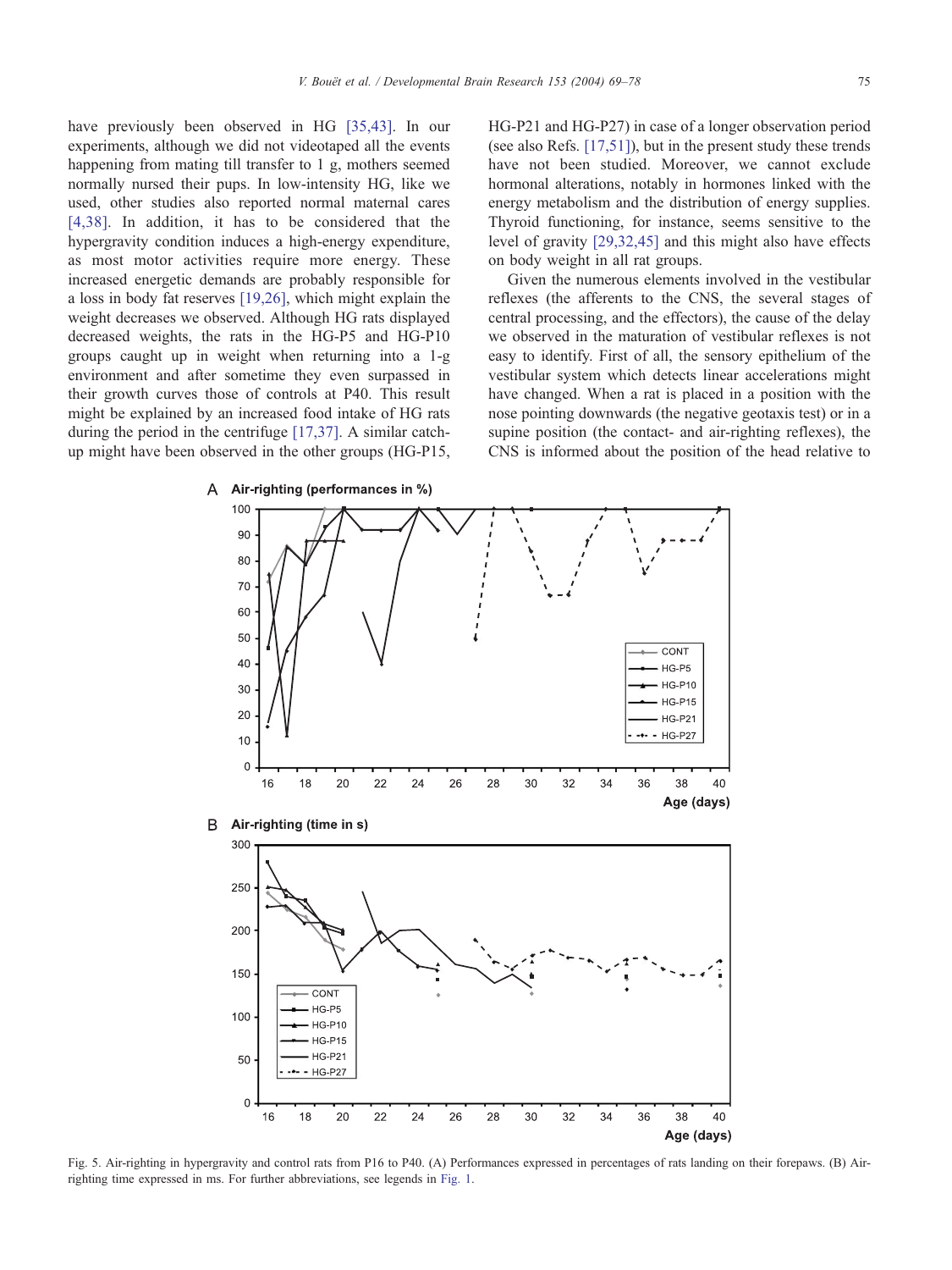the vertical axis, i.e. the gravity vector. In these tests, the vestibular system is involved in the detection of the head position and in triggering the reaction aiming at repositioning the body and the head. The retardation in these reactions in HG rats, previously observed in young rats after exposure to microgravity [\[52\]](#page-9-0) might be due to a delay in vestibular development. The vestibular system starts developing during the gestational period but its full maturation continues until the end of the first month of life [\[11,13,14\].](#page-8-0) Under hypergravity conditions, a delayed growth has been observed in the otoconiae in chick embryos [\[24\]](#page-8-0), and in fish [\[2\],](#page-8-0) and probably as well as in hamsters [\[48\].](#page-9-0) Moreover, recent results showed a delay in the postnatal development of connections between type I hair cells in the utriculus, and their afferent calyces [\[20\].](#page-8-0) Additionally, a slower development of the potassium currents in type II hair cell has been reported in rat utriculi under hypergravity conditions [\[10\].](#page-8-0) The development of synaptic connections in the vestibular system is affected as well by hypergravity. Ross and Tomko [\[44\],](#page-9-0) for instance, observed a 40% decrease in the number of synapses with type II hair cells. Interestingly, Bruce and Fritzsch [\[8\]](#page-8-0) observed a delay in synaptogenesis in the medial vestibular nuclei after pre- and post-natal exposure to microgravity. When summarising this evidence, an altered morphological development, a reduced sensitivity of the vestibular system (see also Refs. [\[25,47,57\]\)](#page-8-0), and a retarded development of the connectivity of the vestibular system could well explain the delayed development in the behavioural reflexes we observed.

Although the development of the vestibulo-spinal pathway has not been extensively studied in HG, two studies suggest that the development of certain projections from the CNS to the spinal motoneurons is sensitive to hypergravity. The first [\[21\]](#page-8-0) showed a delay in the development of monoaminergic projections to the spinal cord in rats exposed from day 11 of gestation (E11) to birth. These diffuse projections play a role in gain-setting of motor responses [\[3\].](#page-8-0) Secondly, Brocard et al. [\[7\]](#page-8-0) recently observed a reduction in the development of descending pathways, including reticulo- and vestibulo-spinal tracts, in rats exposed to 1.8 g from E11 to the end of the first postnatal week. These two observations could account for the delay both in motor responses and in the righting reflexes.

Another aspect to be taken into account is the muscles which are involved in the motor reactions. We observed an increased grip-time in HG-P5 rats and also in HG-P10 and in HG-P15 during the first days of recording. This probably has to be explained by increased muscle force and fatigue resistance in hypergravity. Indeed, Burton and Smith [\[9\]](#page-8-0) showed that chickens, adapted to hypergravity had increased their muscle force and muscle endurance and Picquet et al. [\[40\]](#page-9-0) reported an increased maximal tension in the soleus muscle in rats conceived, born and reared at 2 g. The increased grip-time also might be due to a modification in muscle development and its contractile properties. Unfortunately, although Martrette et al. [\[34\]](#page-8-0) demonstrated that antigravity muscles develop faster in hypergravity, not much is known about the development of muscle force in hypergravity conditions. For the control rats, the grip time increased between P8 and P10 and thereafter decreased, but we cannot yet explain this finding. However, as observed by Thullier et al. [\[50\],](#page-9-0) after time spent in 1 g, rats early exposed to hypergravity do not display anymore a longer grip time.

The adaptations we observed when the animals were transferred to 1 g might have taken place in central structures. Indeed, Gustave Dit Duflo et al. [\[23\]](#page-8-0) showed that hypergravity (2 g) induced an increased Fos-activity in the vestibular nuclei in rats. Moreover, Krasnov [\[27\]](#page-8-0) reported that in rats, developing in 2 g, a strong activity occurred in the granular layer of nodular cerebellar cortex, a region receiving afferents from the vestibular nuclei. At the cortical level, D'Amelio et al. [\[15\]](#page-8-0) observed a decrease in the GABA-immunoreactiviy in cells and terminals in the sensorimotor cortex and also in the cerebellum in rats adapted to 2 g. These changes in activity might well play a role in the central adaptation to the modifications in gravity. In young animals, such adaptations rapidly occur since in our experiments the HG-P5 rats reached the control values in about 2 days while older animals, HG-P27, had not even completely recovered at P40. The latter results are in accordance with the results of Bouët et al. [\[5,6\]](#page-8-0) showing a period of 3 weeks for a complete behavioural adaptation in adult rats.

Strikingly, we observed an advanced opening of the eyes by 2–3 days in HG-P5 and HG-P10 rats. To our knowledge, this is the first report of such a precocious development. Duration of gestation may account for the earlier eyeopening. In our experiments, it was not possible to determine the exact duration of gestation. However, previous studies showed that duration of gestation is largely preserved in such intensities of hypergravity exposure [\[35,43\].](#page-9-0) Another possibility is that the change from 2 to 1 g which is perceived by the vestibular system as a decreased stimulation at the macular level of the vestibulum leads to a take-over by visual inputs. Several studies have shown that in case of vestibular deprivation by neurectomy, or mechanical destruction of the labyrinth, visual inputs take a predominant role in the afferent influences on motor activities [\[33,59\].](#page-8-0) Similarly, the visual system also plays an important role in adaptations to modified gravity [\[12\].](#page-8-0) We speculate that the decrease in vestibular stimulation following the transfer from 2 g to 1 g might induce an intersensory compensation in developing rats, leading to an earlier eye opening and thus to an increased influence of the visual system. Interestingly, Schönfelder and Schwartze [\[46\]](#page-9-0) observed analogously an earlier opening of the eyes after destruction of the olfactory bulb at P1 in the rat.

In conclusion, we showed that early exposure to hypergravity induced a delay in motor development in rats and particularly in reflexes dependent upon vestibular informa-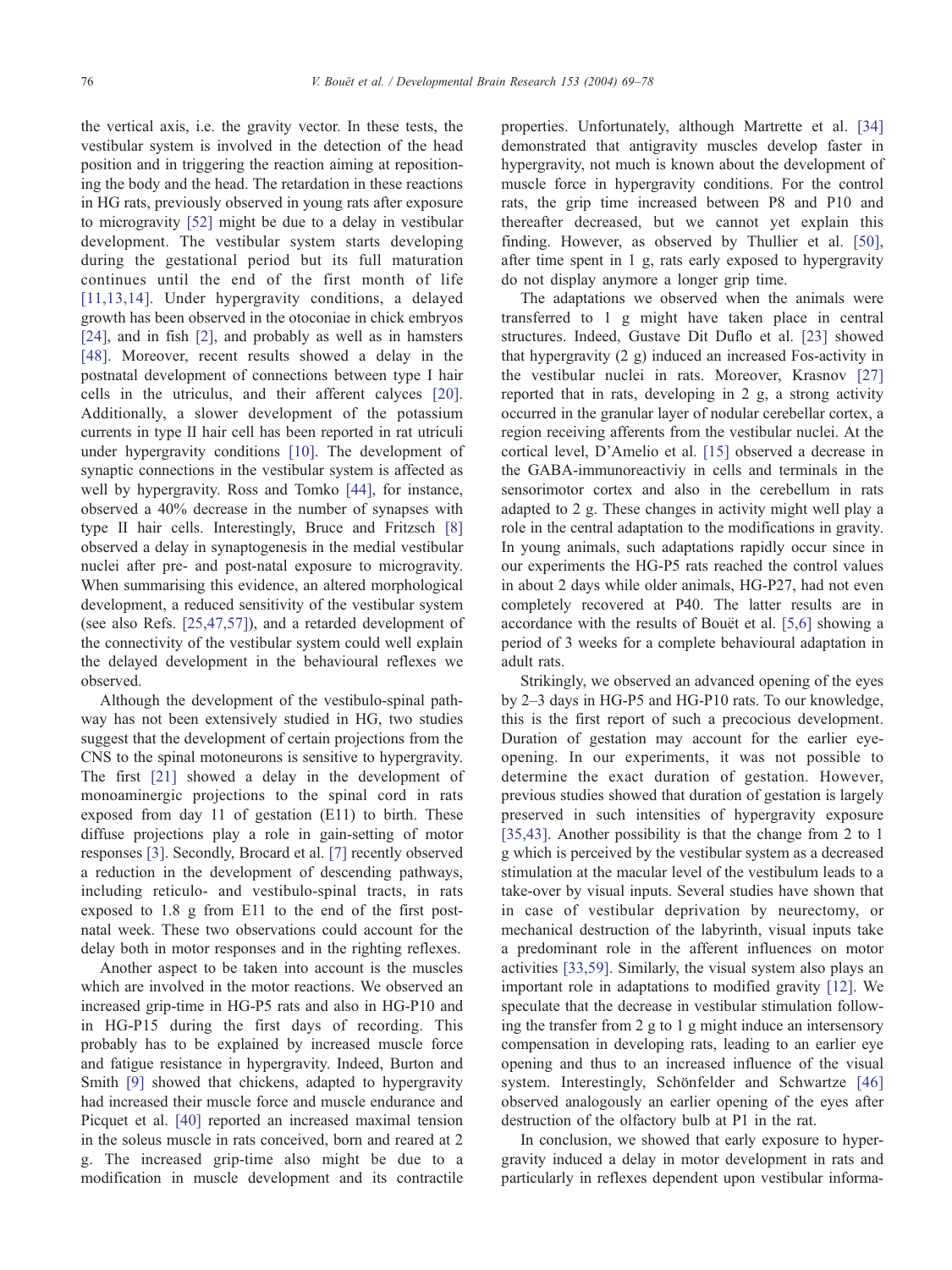<span id="page-8-0"></span>tion. This retardation recovered rapidly in rats transferred to 1 g before P15 and slower for older rats, transferred after that age. Besides, we observed an advance in the eye opening as well as a temporary increase in muscle force. In this perspective, it is of great interest to know the consequences of these modifications on the development of locomotion. This development, after a situation of hypergravity, which is strongly dependent upon postural development as well as visual inputs, is currently the topic of our investigations.

## Acknowledgements

We wish to thank the European Space Agency (ESA) which supported this work and the Space Research Organization of the Netherlands (SRON) for financing an upgrade of the centrifuge's driving system.

#### References

- [1] E. Amtmann, J. Oyama, Effect of chronical centrifugation on the structural development of the musculoskeletal system of the rat, Anat. Embryol. (Berl.) 149 (1976) 47 – 70.
- [2] R.H. Anken, M. Ibsch, J. Breuer, H. Rahmann, Effect of hypergravity on the Ca/Sr composition of developing otoliths of larval cichlid fish (Oreochromis mossambicus), Comp. Biochem. Physiol., Part A Mol. Integr. Physiol. 128 (2001) 369 – 377.
- [3] J. Armand, G. Holstege, H.G. Kuypers, Differential corticospinal projections in the cat. An autoradiographic tracing study, Brain Res. 343 (1985) 351 – 355.
- [4] L.A. Baer, A.E. Ronca, C.E. Wade, Survival and growth of developing rats during centrifugation at 2G, J. Gravit. Physiol. 7  $(2000)$  17 – 22.
- [5] V. Bouët, Y. Gahéry, M. Lacour, Behavioural changes induced by early and long-term gravito-inertial force modification in the rat, Behav. Brain Res. 139 (2003) 97 – 104.
- [6] V. Bouët, L. Borel, F. Harlay, Y. Gahéry, M. Lacour, Kinematics of treadmill locomotion in rats conceived, born, and reared in a hypergravity field (2 g). Adaptation to 1 g, Behav. Brain Res. 150  $(2004)$   $207 - 216$ .
- [7] F. Brocard, F. Clarac, L. Vinay, Gravity influences the development of inputs from the brain to lumbar motoneurons in the rat, NeuroReport 14 (2003) 1697 – 1700.
- [8] L.L. Bruce, B. Fritzsch, The development of vestibular connections in rat embryos in microgravity, J. Gravit. Physiol. 4 (1997) 59 – 62.
- [9] R.R. Burton, A.H. Smith, Increased chronic acceleration exposure enhances work capacity, J. Gravit. Physiol. 4 (1997) 15-20.
- [10] C. Chabbert, A. Brugeaud, G. Lennan, J. Lehouelleur, A. Sans, Electrophysiological properties of the utricular primary transducer are modified during development under hypergravity, Eur. J. Neurosci. 17 (2003) 2497 – 2500.
- [11] F. Clarac, L. Vinay, J.R. Cazalets, J.C. Fady, M. Jamon, Role of gravity in the development of posture and locomotion in the neonatal rat, Brain Res. Rev. 28 (1998) 35 – 43.
- [12] G. Clément, V.S. Gurfinkel, F. Lestienne, M.I. Lipshits, K.E. Popov, Adaptation of postural control to weightlessness, Exp. Brain Res. 57  $(1984)$  61 – 72.
- [13] I.S. Curthoys, The development of function of horizontal semicircular canal primary neurons in the rat, Acta Oto-Laryngol. 167  $(1979)$  41 – 52.
- [14] I.S. Curthoys, The development of function of primary vestibular neurons, in: R. Romand (Ed.), Development of Auditory and Vestibular Systems, AC Press, London, 1983, pp. 425 – 461.
- [15] F. D'Amelio, L.C. Wu, R.A. Fox, N.G. Daunton, M.L. Corcoran, I. Polyakov, Hypergravity exposure decreases gamma-aminobutyric acid immunoreactivity in axon terminals contacting pyramidal cells in the rat somatosensory cortex: a quantitative immunocytochemical image analysis, J. Neurosci. Res. 53 (1998) 135 – 142.
- [16] D. Dememes, C.J. Dechesne, S. Venteo, F. Gaven, J. Raymond, Development of the rat efferent vestibular system on the ground and in microgravity, Dev. Brain Res. 128 (2001) 35 – 44.
- [17] A.C. Economos, J. Miquel, R.C. Ballard, M. Blunden, K.A. Lindset, J. Fleming, D.E. Philpott, J. Oyama, Effects of simulated increased gravity on the rate of aging of rats: implications for the rate of living theory of aging, Arch. Gerontol. Geriatr. 1 (1982) 349-363.
- [18] R.A. Fox, N.G. Daunton, M.L. Corcoran, Study of adaptation to altered gravity through systems analysis of motor control, Adv. Space Res. 22 (1998) 245 – 253.
- [19] P.M. Fuller, C.H. Warden, S.J. Barry, C.A. Fuller, Effects of 2-G exposure on temperature regulation, circadian rhythms, and adiposity in UCP2/3 transgenic mice, J. Appl. Physiol. 89 (2000) 1491 – 1498.
- [20] S. Gaboyard, A. Sans, J. Lehouelleur, Differential impact of hypergravity on maturating innervation in vestibular epithelia during rat development, Dev. Brain Res. 143 (2003) 15 – 23.
- [21] M. Gimenez y Ribotta, F. Sandillon, A. Privat, Influence of hypergravity on the development of monoaminergic systems in the rat spinal cord, Dev. Brain Res. 111 (1998) 147-157.
- [22] A. Gramsbergen, E.J. Mulder, The influence of betamethasone and dexamethasone on motor development in young rats, Pediatr. Res. 44  $(1998)$   $105 - 110$ .
- [23] S. Gustave Dit Duflo, C. Gestreau, M. Lacour, Fos expression in the rat brain after exposure to gravito-inertial force changes, Brain Res. 10  $(2000)$  333 – 344.
- [24] H. Hara, T. Sekitani, T. Kido, S. Endo, T. Ikeda, M. Takahashi, Fine structures of utricle of developing chick embryo exposed to 2 g gravity, Acta Oto-Laryngol. 519 (1995) 257 – 261.
- [25] S.M. Jones, L.E. Warren, R. Shukla, A. Browning, C.A. Fuller, T.A. Jones, The effects of hypergravity and substrate vibration on vestibular function in developing chickens, J. Gravit. Physiol. 7  $(2000)$  31 – 44.
- [26] L.C. Keil, Changes in growth and body composition of mice exposed to chronic centrifugation, Growth 33 (1969) 83-88.
- [27] I.B. Krasnov, The otolith apparatus and cerebellar nodulus in rats developed under 2-G gravity, Physiologist 34 (1991) 206-207.
- [28] I.B. Krasnov, I.V. Polyakov, E.I. Ilyina-Kakueva, V.I. Drobyshev, Morphology and histochemistry of spinal cord and soleus muscle in rats grown under hypergravity, Physiologist 35 (1992) 216 – 217.
- [29] I.B. Krasnov, E.I. Alekseev, V.I. Loginov, T.E. Burkovskaia, N.A. Chel'naia, Repeated hypergravity: morphologic investigations of pituitary, thyroid, blood and bone marrow in rats, Aviakosm. Ekol. Med. 32 (1998) 31-40.
- [30] J.R. Lackner, P. DiZio, Human orientation and movement control in weightless and artificial gravity environments, Exp. Brain Res. 130  $(2000)$  2 – 26
- [31] D.J. Lim, J.A. Stith, C.W. Stockwell, J. Oyama, Observations on saccules of rats exposed to long-term hypergravity, Aerosp. Med. 45 (1974) 705 – 710.
- [32] L. Macho, R. Kvetnansky, M. Fickova, I.A. Popova, A. Grigoriev, Effects of exposure to space flight on endocrine regulations in experimental animals, Endocr. Regul. 35 (2001) 101-114.
- [33] A.R. Marchand, B. Amblard, Early sensory determinants of locomotor speed in adult cats: I. Visual compensation after bilabyrinthectomy in cats and kittens, Behav. Brain Res. 37 (1990) 215 – 225.
- [34] J.M. Martrette, N. Hartmann, S. Vonau, A. Westphal, Effects of pre and perinatal exposure to hypergravity on muscular structure development in rat, J. Res. Cell Motil. 19 (1998) 689 – 694.